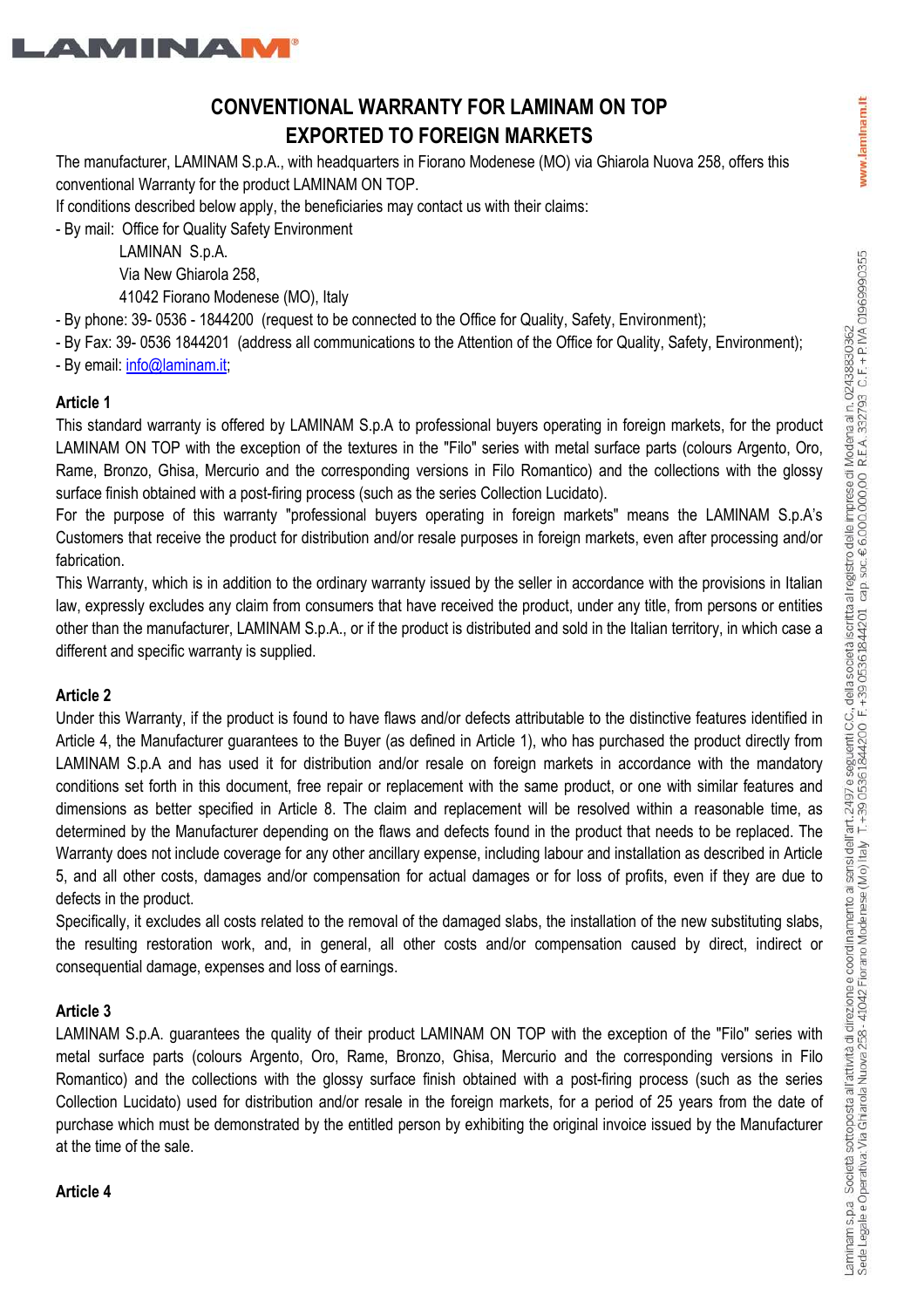www.laminam.lt



The LAMINAM ON TOP products are full ceramic slabs obtained by superimposing two Laminam slabs with a fiberglass reinforcement in between them bonded by polyurethane glue. Their physical-mechanical characteristics are indicated in the data sheet that accompanies the product. The thickness of the two superimposed slabs can vary depending on the type of product: it can be two slabs each 3mm thick (Laminam 7 or 3+3), or one slab 5 mm thick and the other slab 3 mm thick (Laminam 5+3).

Thanks to their high resistance to chemical and physical stress, the LAMINAM ON TOP products, with the exception of the "Filo" series with metal surface parts (colours Argento, Oro, Rame, Bronzo, Ghisa, Mercurio and the corresponding versions in Filo Romantico) and the collections with the glossy surface finish obtained with a post-firing process (such as the series Collection Lucidato), are guaranteed by LAMINAM S.p.A., for the period referred to in the above Article 3, against the occurrence of the following events:

- Deformation or damage to the top surface of the slab/s resulting from contact with hot objects normally used in a kitchen (such as pots and pans), within the limits of resistance to dry heat indicated in the product's data sheet;

- Damage to the top surface of the slab/s resulting from contact with tools normally used in a kitchen (for example knives, scissors, cutlery);

- Damage to the top surface of the slab/s due to absorption of liquids and fats;

- Damage to the top surface of the slab/s due to exposure to UV rays;

- Damage to the top surface of the slab/s due to exposure to the weather and outdoor use, if the temperature remains within the minimum and maximum limits specified in the data sheet.

### **Article 5**

The Manufacturer is liable only for defects pertaining to the quality of the original product such as production and/or structural defects directly attributable to the manufacturing of the slabs. The Manufacturer is not responsible for any defect in the product resulting from processing, fabrication and/or installation.

Therefore, this Warranty does not cover defects that depend on aesthetic discrepancies in the material as well as those due to failings that might derive from after production activities, such as:

- Shipping and handling;

- Fabrication: meant as any activity having to do with the shaping, drilling and cutting of the slab, the making of the anchoring systems selected by those installing the product, the shaping of the edges, as well as the polishing of the edges;
- Installation: meant as any activity required to install the product including cutting, fabrication and putting it in place.
- Installing and/or pairing of the slabs with other materials that are subject to dimensional and/or resistance variations such as those that could result from weather, humidity, and environmental conditions.

Given that the distinctive features of chemical and physical resistance apply to the top surface of slabs that are still intact and properly stored and maintained, LAMINAM S.p.A. offers this Warranty, covering the events described in the above Art. 4, only for the top surface (or portions of it) of the slabs that has not been subjected to fabrication or installation activities as indicated above. Side surfaces, corners and edges, including those made during fabrication and installation, are excluded from this conventional Warranty.

In any event, this Warranty does not cover cases of improper and/or inadequate use and ill-treatment of the product, even if not attributable to the Buyer, and/or the final consumer, such as:

- a) Improper or inappropriate use, care or maintenance of the product and, in general, non-compliance with the instructions and requirements contained in the data sheet accompanying the product and also available on the manufacturer's website at www.laminam.it ;
- b) Colour shading
- c) Differences in colour between the sample shown at the time of purchase and the product delivered;
- d) Physical, chemical and mechanical abuse;
- e) Improper preparation or maintenance of the site where the slabs are installed;
- f) Use of the product for flooring or wall coating;